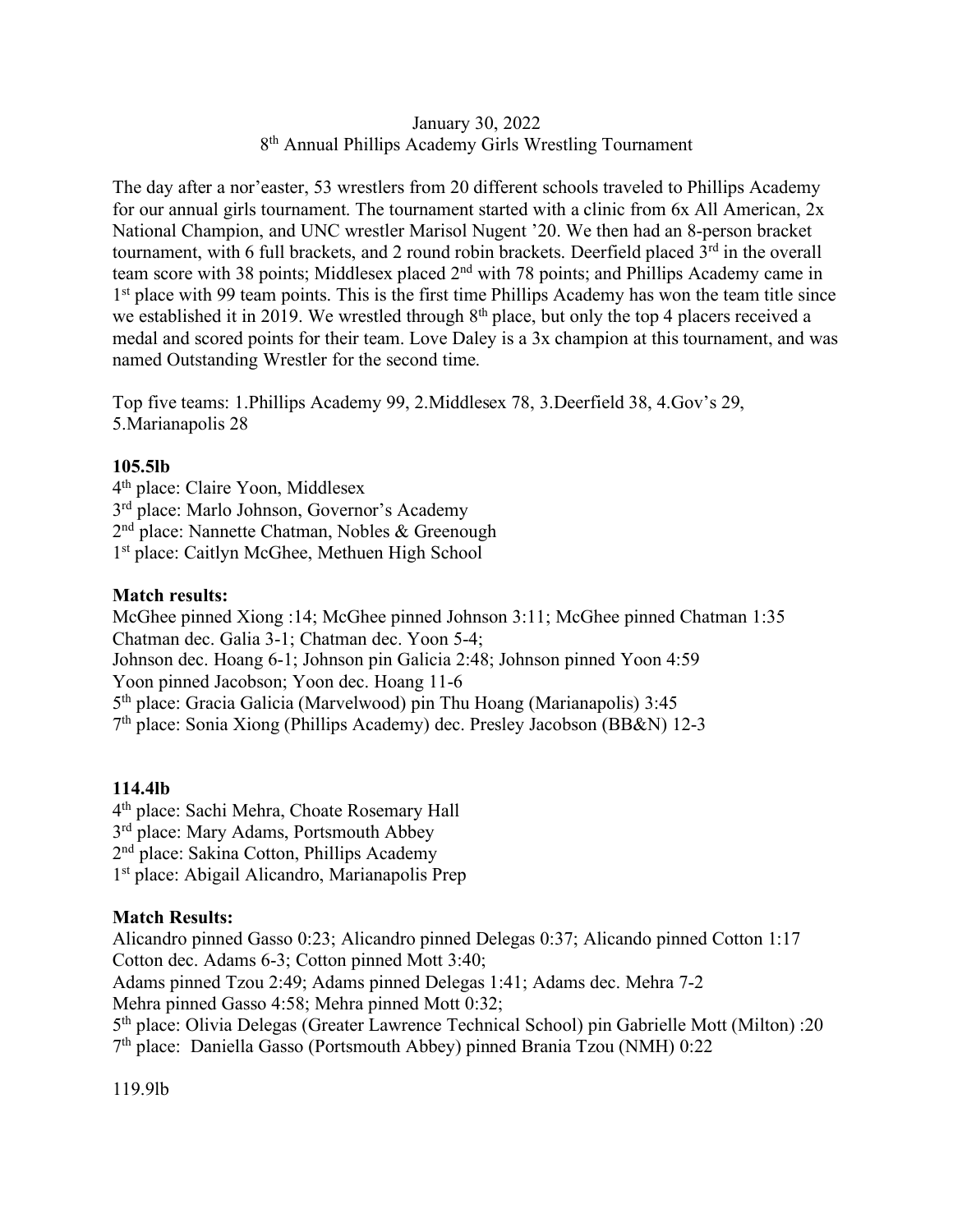4th place: Lindsay Hurr, Middlesex 3rd place: Josephine Louis, Deerfield 2nd place: Maya Douge, Middlesex 1st place: Eva Murphy, Phillips Academy

# **Match results:**

Murphy dec. Louis 5-1; Murphy pinned Hurr 0:46; Murphy dec. Douge in OT 12-10 Douge pinned Thakur 1:05; Douge pinned Yu 0:48; Louis pinned Nirmal 2:38; Louis pinned Yu 0:43; Louis pinned Hurr 2:20 Hurr dec. Nirmal 13-5; Hurr pinned Wang 0:55 5th place: Amy Wang (Marianapolis) pinned Rose Yu (Portsmouth Abbey) 4:48 7th place: Gabriela Nirmal (Choate) pinned Mojavi Thakur (NMH) 1:57

# **129.6lb**

4th place: Claire Stone, Governor's Academy 3rd place: Wendi Zheng, Phillips Academy 2nd place: Juliette Alford, Middlesex 1st place: Latoya Kibusi, Reading High School

# **Match results:**

Kibusi pinned Stone; Kibusi pinned Zheng 4:44; Kibusi pinned Alford 1:06 Alford pinned Carmona 4:17; Alford pinned Kennedy 0:59 Zheng pinned Knot 0:33; Zheng pinned Carmona 0:51; Zheng pinned Stone 0:53 Stone pinned Kennedy 2:48; Stone pinned Knot 1:52 5th place: Julia Carmona (Phillips Academy pinned Laila Kennedy (Marvelwood) 4:45 7th place: Kimberly Guzman-Flores (Middlesex) won by injury default over Tanvi Knot (Middlesex)

# **140.2lb**

4th place: Charlotte Lokere, Lawrence Academy 3rd place: Sophia Burke, Deerfield 2nd place: Lily Fitzpatrick, St. Paul's School 1st place: Dani Nugent, Phillips Academy

# **Match results:**

Nugent pinned Evans :23; Nugent pinned Burke 0:29; Nugent pinned Fitzpatrick 1:51 Fitzpatrick pinned Chai 0:40; Fitzpatrick pinned Lokere 0:36 Burke pinned Lee 3:18; Burke pinned Chai 0:20; Burke pinned Lokere 0:38 Lokere pinned Colgate 4:15; Lokere pinned Lee 0:55 5th place: Jina Lee (NMH) pinned Iris Chai (NMH) 2:59 7<sup>th</sup> place: Isabelle Evans (Greater Lawrence Technical School) won by injury default over Avery Colgate (Governor's)

# **151.0lb**

4th place: Xavia Banigan, Governor's Academy